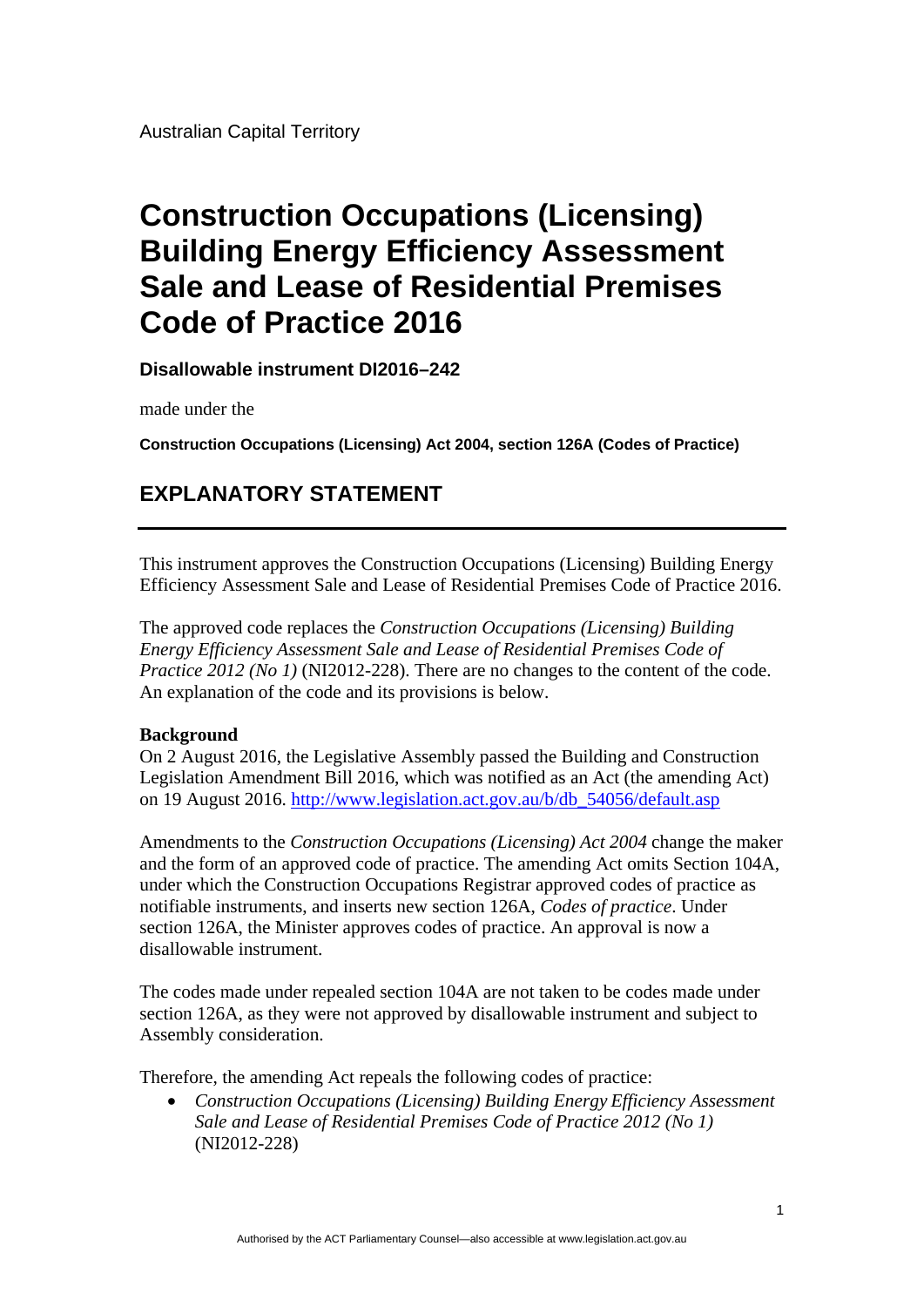- *Construction Occupations (Licensing) Unit Title Landscaping Works Assessment Code of Practice 2010* (NI2010-529)
- *Construction Occupations (Licensing) Unit Title Site Assessment Code of Practice 2010 (No 2)* (NI2010-582)
- *Constructions Occupations (Licensing) Unit Title Unit Fitness Assessment Code of Practice 2010* (NI2010-632).

This instrument makes a new Building Energy Efficiency Assessment Sale and Lease of Residential Premises Code of Practice to replace the repealed code.

## **Regulatory Impact Analysis**

Regulatory impact analysis for this code of practice is not required under the Legislation Act. Licensing of building assessors and the lodgement of energy efficiency ratings (EERs) was introduced by the *Construction Occupations Legislation Amendment Act 2010 (No 2)*. Impact analysis was carried out prior to the introduction of the associated Bill.

This code of practice does not introduce new requirements for preparing an EER statement. It makes a new code with the same contents as the code it replaces (Construction Occupations (Licensing) Building Energy Efficiency Assessment Sale and Lease of Residential Premises Code of Practice 2012 (No 1) (NI2012-228)) as a result of legislative changes that change the form of an approval from a notifiable instrument to a disallowable instrument.

The Explanatory Statement for the amending Act notes the intention for the codes made under section 104A to be remade under section 126A. [http://www.legislation.act.gov.au/es/db\\_54057/default.asp](http://www.legislation.act.gov.au/es/db_54057/default.asp)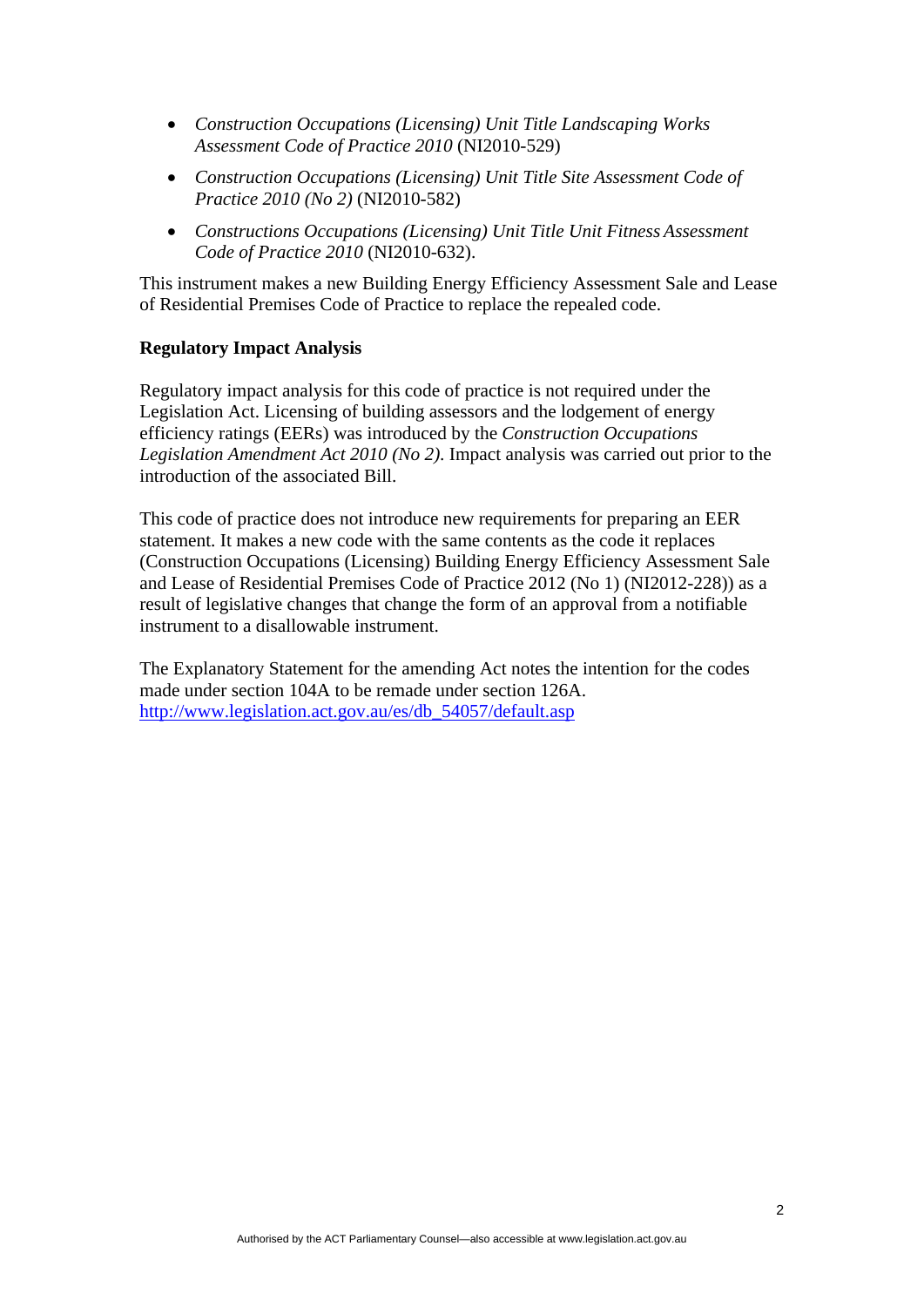### **General information**

Part 3 of the *Civil Law (Sale of Residential Property) Act 2003* (the Civil Law Act) provides that an energy efficiency rating (EER) must be declared when premises that may lawfully used for residential purposes are advertised or offered for sale. Some dwellings, such as student accommodation, mobile homes and nursing homes are exempted from these requirements. An EER statement contains information on certain elements that relate to the energy efficiency of the habitable part of the premises and opportunities to improve its energy efficiency. The EER statement must form part of the contract of sale.

Requirements for the sale of residential properties were introduced in the ACT in 1998. EERs provide the market, industry and consumers with a quantifiable measure of the thermal performance of residential premises, and therefore a comparison of relative energy efficiency across buildings of the same type and size. An EER is expressed as a star rating and is based on the theoretical amount of energy required to heat and cool the home to a comfortable temperature. It relates only to the building and relevant external objects that may shade the building and does not consider the effect of occupant behaviour or the appliances used in the building.

Similar requirements for the disclosure of an EER exist under the *Residential Tenancies Act 1997* when leasing or advertising a residential property for lease in cases where an EER has been prepared for the property.

In 2010, regulations relating to the preparation of energy efficiency rating statements transferred from the Civil Law Act to the *Construction Occupations (Licensing) Act 2004* (the Act). This amendment was part of new regulations to introduce licensing for building assessors performing energy efficiency assessments for regulatory purposes. Section 123AD (Energy efficiency rating statement), provides for the preparation of energy efficiency rating statements required under a Territory law. The section requires licensed building assessors to undertake energy efficiency assessments in accordance with relevant codes of practice.

Section 126A of the Act allows the Minister to make codes of practice for a construction occupation, a class of construction occupation or a construction service.

The *Building energy efficiency assessment sale and lease of residential premises code of practice* (the code of practice, the code) prescribes requirements for assessing, reporting and advertising the energy efficiency of residential premises for an energy efficiency rating or energy efficiency rating statement. It includes procedures and methodologies for technical assessment of dwellings, building elements and external features involved in a building assessment service.

The code also provides for energy efficiency assessment and reporting for certain new dwellings, certain substantially altered dwellings and dwellings sold off the plan, and extends the circumstances where an assessment for compliance with building regulation can be used for meeting disclosure requirements in the Civil Law Act.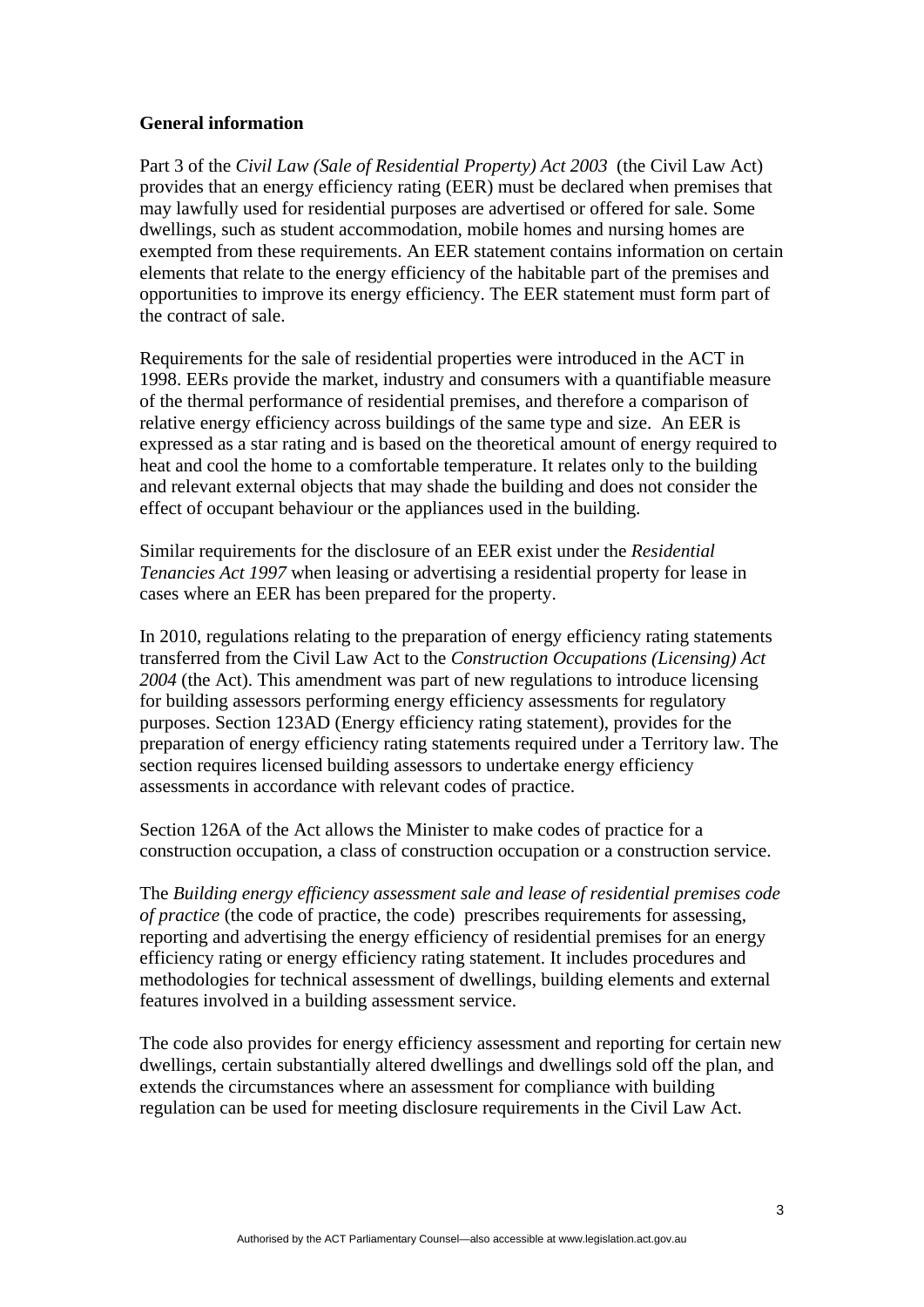The code of practice applies to building assessors undertaking an energy efficiency assessment for the purpose of sale or lease of premises. It also provides for deemed energy efficiency rating statements and sets requirements for the form they must take.

The code consolidates existing relevant technical and administrative procedures for energy efficiency assessment of existing premises. It also provides new methods for calculating input values for building elements such as insulation and obstructions.

This document is intended to complement, rather than replace, the more detailed modelling methods and instructions that form part of the software, user manuals and training in the operation of software. It provides an overview of assessment procedures and principles and additional requirements for the collection and verification of data and energy efficiency as it relates to existing premises.

#### **Detailed explanation of clauses**

#### *Part 1*

Part 1 provides general information about the name of the code, the inclusion of dictionary terms and the offences and other consequences that may arise from contravention of the code.

A number of enforcement and offences relate directly to the building assessor and the preparation and provision of an EER statement. Other mechanisms in the Civil Law Act and *Residential Tenancies Act 1997* relate to people reporting or advertising false or misleading EERs. These provisions may relate to building assessors, real estate agents, vendors and lessees.

#### *Part 2*

Part 2 provides information about the object of the code and the application of the code to building assessors licensed under the Act.

It gives meaning for terms in the code, specifically outlining the different types of energy efficiency assessment that may become part of an energy efficiency rating statement provided for in the code. In addition to assessments of existing premises, assessments can be made of new buildings and alterations and additions to a building using methods approved under the ACT building code.

**Section 4** outlines that the code provides for energy efficiency assessments and reporting for all residential premises for which an energy efficiency rating statement must be prepared.

**Section 5** applies relevant parts of the code of practice to building assessors. Energy efficiency rating statements can only be prepared by a person licensed under the Act to provide a building assessment service for energy efficiency. Assessors of an existing home must hold a Class A licence, which includes assessment with an on site component.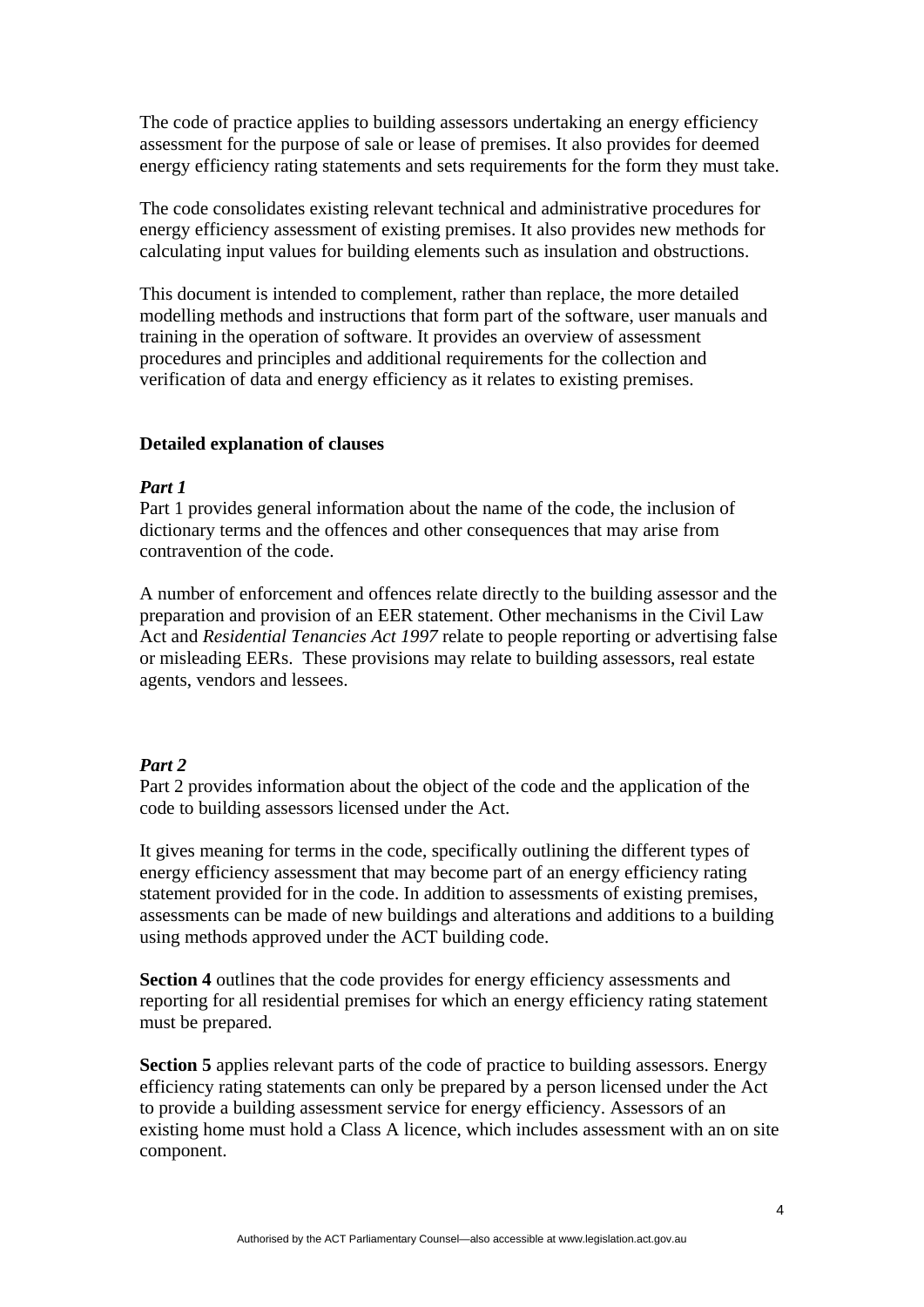**Section 7** outlines that the code may refer to a compliance method that is allowed under the building code, meaning the ACT building code, which incorporates the Building Code of Australia published by the Australian Building Codes Board as amended from time to time and the ACT appendix to that code.

This is important as the building code is a performance based code and does not prescribe a single method for compliance. It is not mandatory to demonstrate compliance with relevant energy efficiency standards by providing an energy efficiency rating. Where a compliance method including an energy efficiency rating is used, only certain software meeting technical criteria may be used.

**Section 8** provides the general parameters for an energy efficiency assessment. An energy efficiency assessment for the purposes of this and related regulation is an assessment of the building envelope, including the walls, floors, ceiling, roof, and ventilation through openings such as windows, doors, vents, exhaust fans, and certain types of lighting. The assessment includes materials used in the premises and the amount of space that requires conditioning (heating and/or cooling). The assessment also includes the effect of external shading provided by eaves, awnings, neighbouring properties and other objects such as trees and fences.

The purpose of an assessment of an existing property for sale or lease is to assess the building as constructed and in the condition it is in at the time of assessment. This may include elements such as window coverings that may not be used for meeting compliance with a building standard.

**Section 9** gives a meaning for alternative energy efficiency ratings. These ratings differ from standard energy efficiency ratings for existing premises and may be produced using different software, modelling methods, technical information or procedures.

**Section 10** defines a code energy efficiency rating as a separate type of energy efficiency rating, being an energy efficiency rating produced to demonstrate compliance with a provision of the building code. The software, protocols, calculations, modelling methods and elements included in an assessment for producing a code energy efficiency rating differ from those for an assessment of an existing dwelling to be sold. The purpose of energy efficiency assessment under the *Building Act 2004* is for determining compliance with minimum building standards.

#### *Part 3*

Part 3 outlines the requirements for energy efficiency ratings statements, including deemed statements for certain buildings, when prescribed software may not be used, reporting and advertising of ratings.

**Section 11** provides for the types of energy efficiency rating statements allowed for the purposes of disclosure requirements in the Civil Law Act and the *Residential Tenancies Act 1997*. It allows for deemed energy efficiency rating statements.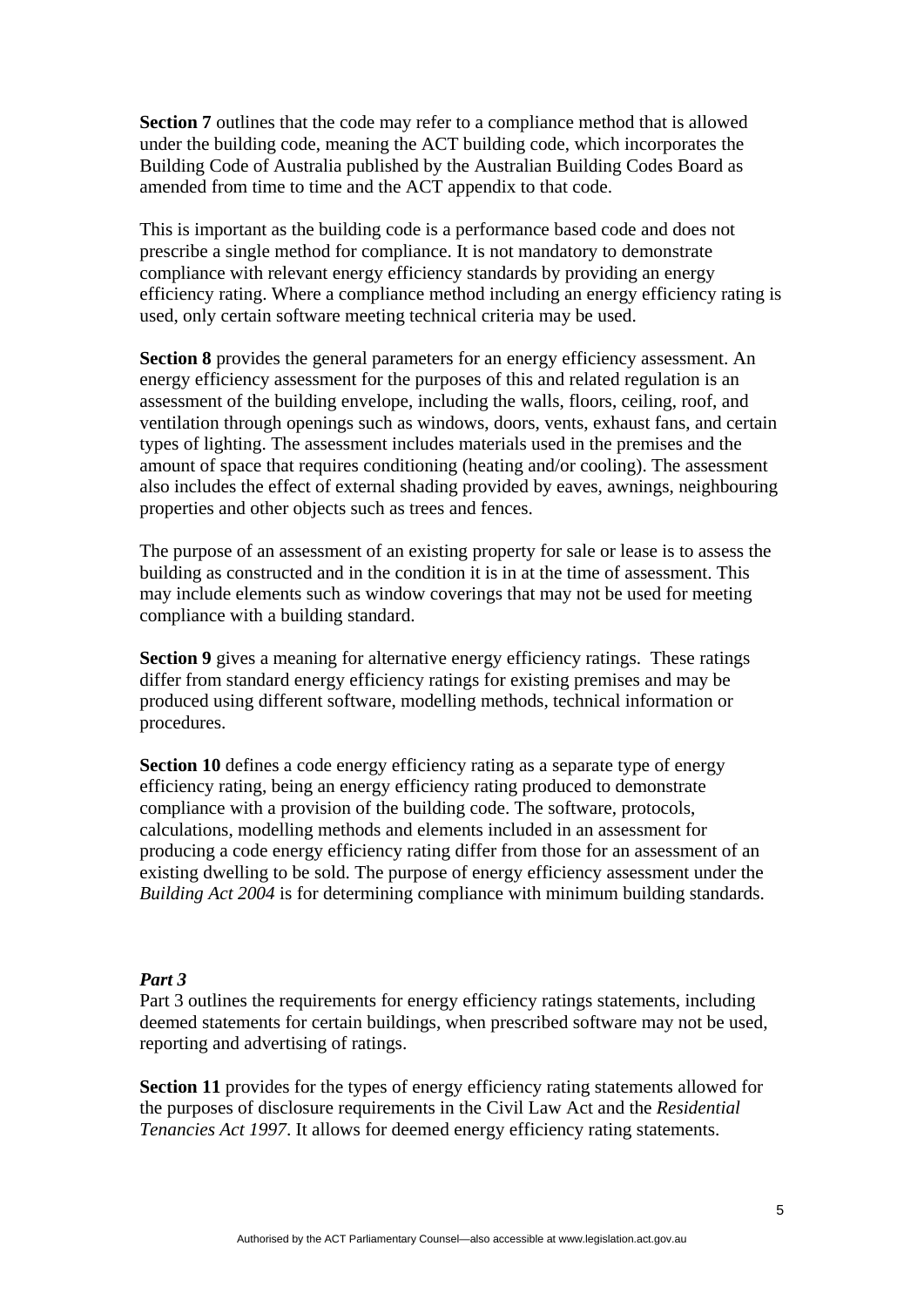**Section 12** outlines requirements concerning the currency, validity and completeness of EER statements. It also provides for the documentation that must be used as an EER statement. This is necessary to ensure that information provided to prospective purchasers and tenants is consistent, and an accurate basis on which to make a comparison between properties and a decision on a purchase.

It includes a requirement for vendors to provide a statutory declaration for statements more than 6 months old that no building work or other alteration to the building, its elements and external elements that affect the energy efficiency rating have been carried out, or would make the energy efficiency rating misleading.

The Civil Law Act provides that a new energy efficiency rating must be prepared after any building work. However, many alterations to a building and its fabric can be made that do not fall within the definition of building work, including installation of floor coverings, insulation, and shading devices. Changes made external to the building, such as erecting a fence or the construction of a neighbouring premises can have a substantial effect on the energy efficiency of a premises.

The new provisions extend the requirements under the previous guideline made under the Civil Law Act, which required only a declaration of building work as defined under the *Building Act 2004*. The inclusion of other work or alteration of a building or external elements in considering the currency and validity of an energy efficiency rating statement is important as there are many changes outside of regulated building work that can be made that can impact the thermal properties and subsequently the thermal performance of a building. The new provision intends to capture all of the additional changes that could impact on the premises.

The lessee, rather than a building assessor, is obliged to verify the currency or validity of an EER statement to be used. It is expected that where in doubt the lessee would seek independent advice. Examples of changes that may affect a premises' energy efficiency are provided in the code. Section 25 also provides guidance on the elements that could affect the energy efficiency of a building.

**Section 13** provides for situations where the allowed software cannot accurately assess a particular building, or part of that building. This section recognises that software has limitations and non-standard building configurations or designs may not be able to assessed using authorised software. Other forms of software, such as that used for building code assessments, may provide a more appropriate assessment in certain circumstances, noting that all software has limitations and some building elements may not be able to be adequately assessed in any of the available assessment or rating tools.

Where the software cannot assess the building, and no provision in the code is prescribed for the situation, a building assessor must notify the construction occupations registrar and comply with a direction to complete the assessment using either a prescribed method, or an alternate form of energy efficiency rating. The construction occupations registrar must provide this direction within 5 working days.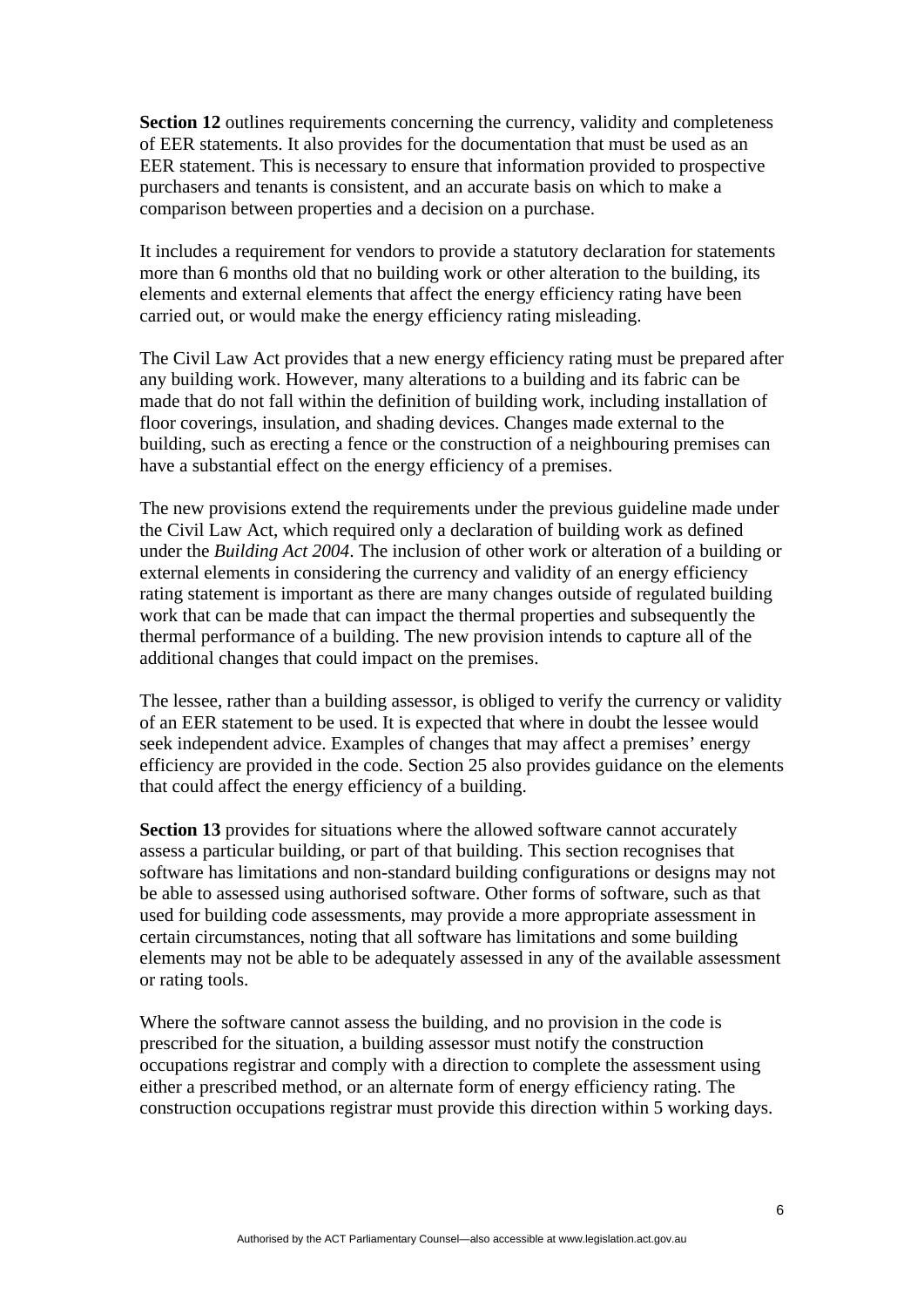**Section 14** outlines the requirements for a deemed EER statement if an alternative energy efficiency rating must be produced under section 12. It is intended that the documentation for an alternative energy efficiency rating would be comparable with a prescribed EER statement, as far as is reasonable. Reporting from alternative software is not standardised and not necessarily adapted for mandatory disclosure purposes. Therefore the construction occupations registrar may require information to be provided in a different form, such as a summary of relevant information. Standard forms for alternative energy efficiency ratings may be developed.

**Section 15** provides for deemed energy efficiency rating statements to be used for completed new buildings in certain instances. This is necessary to allow for the use of standard documentation certifying compliance with minimum energy efficiency performance standards and detailing elements of an energy rating for new premises to be used for contracts of sale prior to the first occupation of the premises.

**Section 16** outlines provisions for documentation that forms a deemed energy efficiency rating statement for premises that are sold prior to completion of construction. This is necessary to avoid the need for preparation of separate ratings for the sale where compliance with energy efficiency requirements for new buildings can be demonstrated. This clause also allows for standard documentation demonstrating energy efficiency performance to be used for consistency of information.

Section 17 provides for deemed energy efficiency ratings statements for substantially altered premises. Currently the energy efficiency of a dwelling to be sold is calculated using FirstRate, a 'first generation' thermal modelling software tool developed by the Victorian Government under the Nationwide House Energy Rating Scheme. The software provides a level of detail suitable for most of the dwellings in the Territory but is no longer used for assessment of buildings in building regulation.

The ACT building code incorporates the national Building Code of Australia (BCA). The BCA has regulated the adoption of national protocols and standards for the energy efficiency of new dwellings including houses, units and apartments. The ACT also applies energy efficiency standards to alterations and additions to dwellings.

While the BCA provides various methods to assess the energy efficiency of a dwelling, one of the deemed to satisfy options for calculating heating and cooling loads is to provide an energy efficiency rating prepared on accredited "second generation" software. Although assessment of a new building has different parameters to that for a completed dwelling to be sold, the software generations are broadly correlated and use the same rating scale.

Guidelines for energy efficiency rating statements were revised in 2009 to allow energy efficiency documents for new buildings to be used in place of obtaining an additional rating. This code of practice extends the policy further allowing any energy efficiency certificate for substantially altered premises to be used where it represents the current construction and condition of the entire premises. This removes a cost to the premises owner of obtaining a new assessment when the dwelling is to be sold or leased.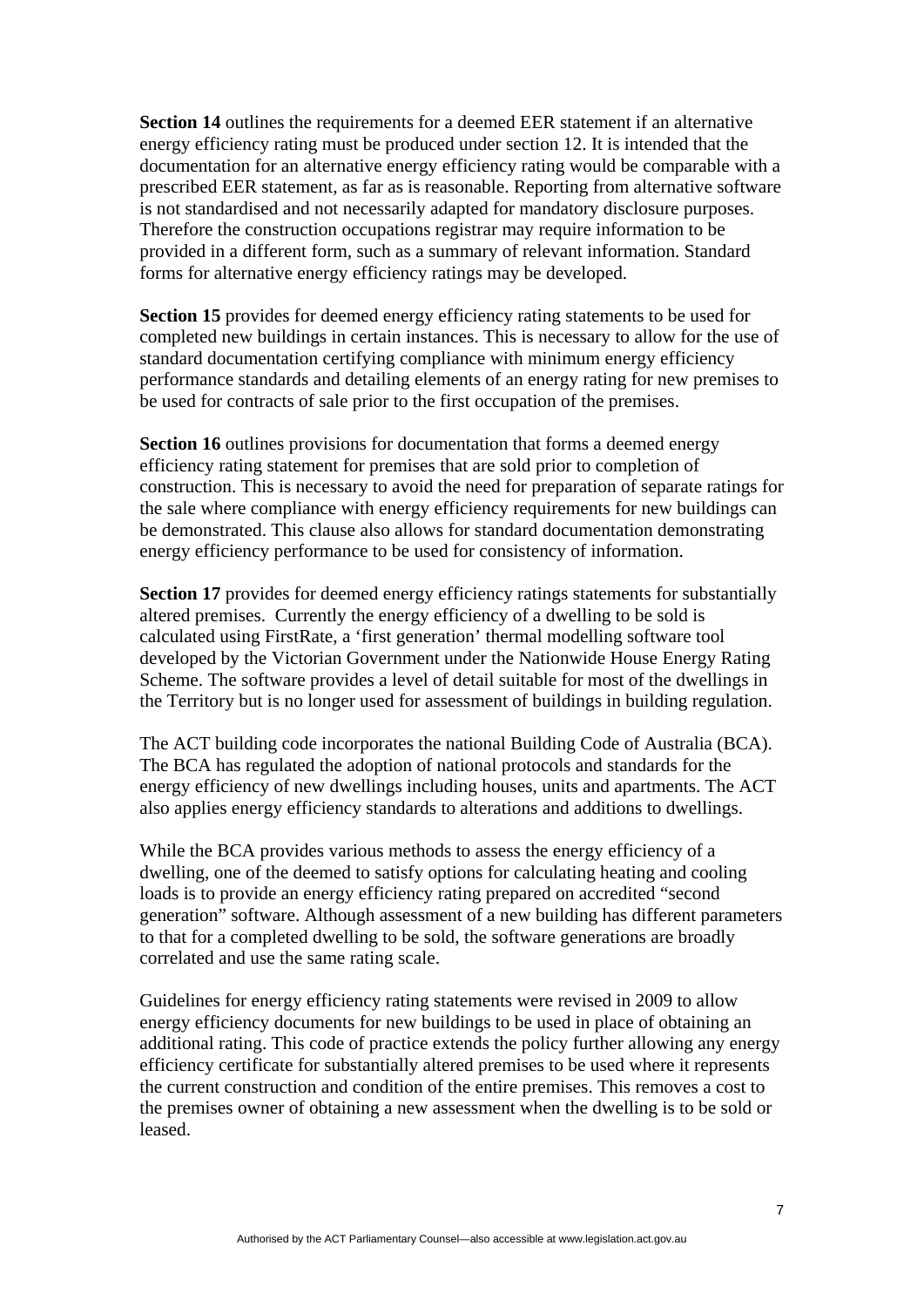**Section 18** outlines reporting requirements for energy efficiency ratings. This is important as the EER must be used in all advertising, the EER statement and other associated documents, and is the primary point of comparison between premises.

Ratings in software for sale of premises are based on the theoretical amount of energy to keep the dwelling within a specified temperature range. All software used for regulation in the ACT is based on a single 10 star scale developed under the Nationwide House Energy Rating Scheme (NatHERS). Standard sale of premises software can report up to the 6 star increment of the scale. The scale includes half star (0.5) increments starting at 0. A rating represents that the energy use falls within a certain rating band (star band). This section clarifies that where smaller increments are included by software providers they do not form a regulatory or reportable rating. Smaller increments are generally provided to indicate to the building assessor how far from the next band the efficiency of the dwelling falls. Use of these increments implies a false level of accuracy to the rating and a potentially misleading differentiation between dwellings.

This section also includes reporting requirements for certain new buildings that have not demonstrated compliance with building standards using an energy efficiency rating. The compliance methods in the building code are intended to produce similar levels of performance. The provisions allow a nominal rating no greater than the minimum in place for a premises of the type being assessed to be declared. This nominal rating is not valid for subsequent disclosures after the building is occupied.

**Section 19** outlines requirements for advertising of energy efficiency star ratings. The EER may only be reported using the rating calculated in accordance with section 18. No other rating generated by software may be advertised as the EER for the premises.

#### *Part 4*

Part 4 provides for the preparation of an EER statement. It provides technical definitions and parameters for assessing building elements and external objects to a premises and methods of inputting information and values that are assigned to the element or object. This is necessary to ensure that EERs are produced on a consistent basis, and that a statement, including the rating, is accurate to the degree that is reasonable and is relevant to the climate in which the premises is located.

**Section 21** outlines the types of information a building assessor must collect to undertake an assessment. It emphasises that regardless of whether building plans or other documents exist, an assessor must verify all relevant information by a visual inspection as far as is reasonable. This is important as the assessment is not of a building design, but of a premises after it has been constructed. The responsibility for the accuracy of the information that can be verified lies with the building assessor producing the EER statement.

Subsection (4) outlines limitations on the collection of evidence from a person for whom a conflict of interest exists under section 123AE of the Act. Accepting a statutory declaration from a person with a conflict of interest where the information is not verified independently is a breach of the code.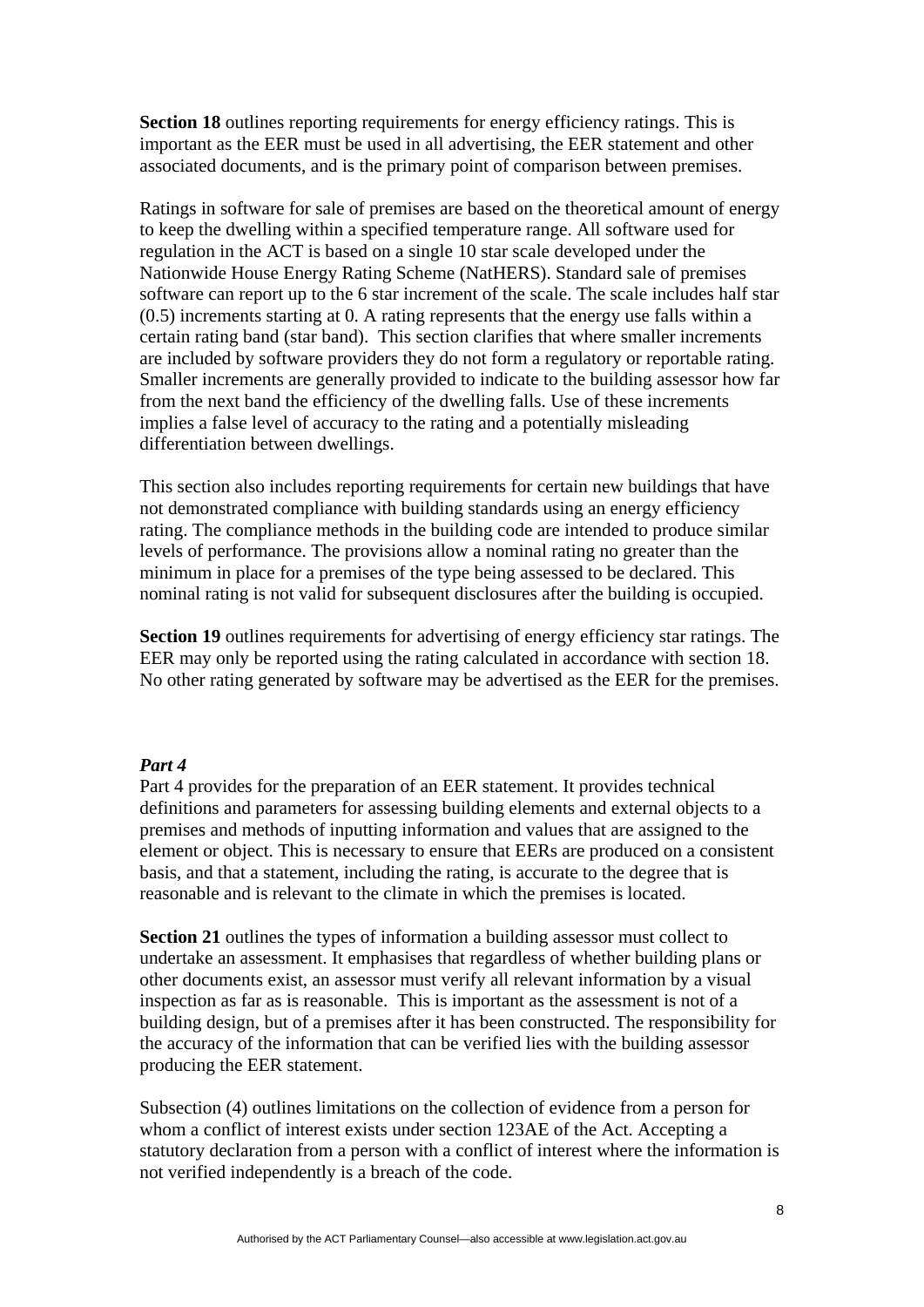**Section 22** provides for recording evidence in relation to the assessment, particularly notes and other information from a visual inspection. This is important as in many cases available building plans may not represent later alterations to the building or surrounds.

This section also requires building assessors to record details on assumptions and limitations in collecting or verifying information. This is necessary as the energy efficiency rating statement is not an inspection report and does not contain these details. Recording this information is required for auditing and compliance purposes when documents are subsequently submitted to the construction occupations registrar. These records also give both the assessor and premises owner clear information about the inspection and where details were not able to be obtained due to limited access.

**Sections 23 and 24** outline that the energy efficiency rating statement must be prepared on permitted software the building assessor is specifically authorised to operate.

**Section 25** outlines the elements of a premises and external to that premises that must be assessed. It also provides that the building assessor is to model the premises being sold or leased. If a fixture or fitting relevant to the energy efficiency rating will not be part of the transaction it must be excluded from the assessment.

**Section 26** provides for the type of assumptions a building assessors may use in preparing an energy efficiency rating statement. This is to standardise the basis of assessments. While there will be a level of discretion in the assessment to determine the most appropriate value to be assigned to an element, how these should be assessed are described in the code and in software user instructions. Assessors must not assume a level of performance for building, building element or external object above that which can be verified. This is important to ensure that the performance of the building is not inflated and advertised at an efficiency that could not be established by the assessment.

**Section 27** provides for standard software setting that must be used for the assessment. The assessment must be undertaken in the correct climate zone and using the entire climate, behavioural settings and algorithms set in the software. An assessor must not change the assumptions on occupant behaviour or climate data and cannot change how the rating is calculated.

This does not mean defaults for an input must be used. For example if the default for window coverings is 'Holland blinds' and the window has no covering an assessor must not leave the default value but assess the element as it is in the property.

As ACT legislation can apply in the Jervis Bay Territory, climate zones for that Territory are also provided.

**Section 29** and **section 30** provide for the measurement of floor areas and the zoning of areas into conditioned areas, those that will require heating and cooling, and unconditioned areas. The determination of the amount of area to be conditioned is fundamental to the energy efficiency rating.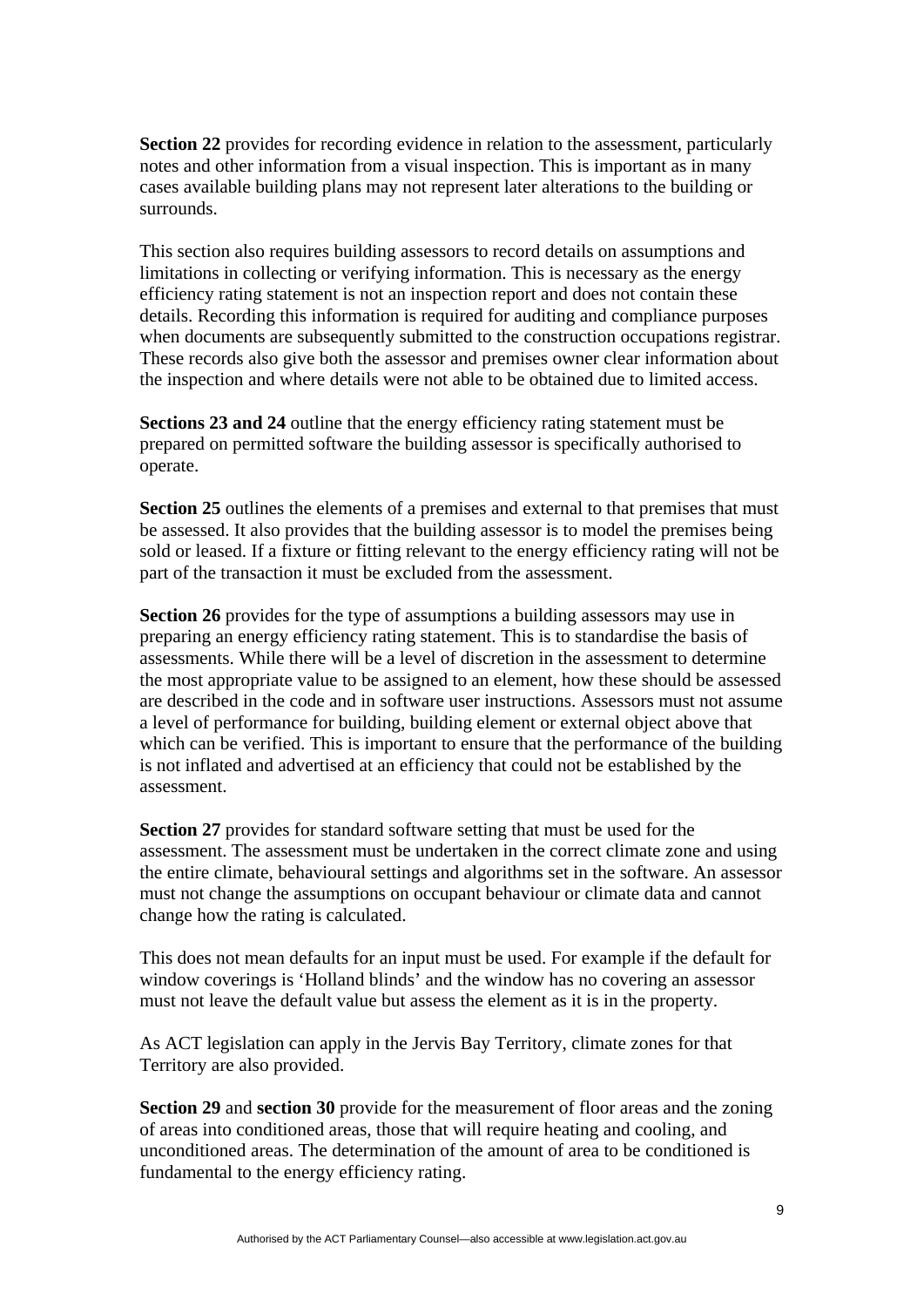**Sections 31, 32 and 33** provide for the assessment of attached garages, adjacent and adjoining properties.

**Section 34** provides for the modelling of obstructions to a window. An obstruction that is sited within the distances outlined in the section must be input in the assessment, as these obstructions will shade the window. The amount of shading is determined by the software based on the dimensions of the obstruction. A diagram is provided to help building assessors determine whether an obstruction should be assessed.

**Section 35** outlines the obligation for the assessor to include protected trees in the assessment where they meet the criteria in section 34 and refers to schedule 6 for the calculation of the dimensions to be input to the software. This provides a simple, standard methodology for measuring the obstruction provided by a tree.

**Sections 36, 37 and 38** provide for the assessment of ventilation, air infiltration and leakage values. The tables in the referenced schedules confirm values and defaults that must be used in the assessment.

**Section 40** provides for the calculation of effective insulation values. The resistance to heat flow, known as thermal resistance and indicated by a resistance or R value can be affected by things such as material being compressed and gaps in the coverage of the insulation. Therefore, the R value of the product as installed or after deterioration with age may be less than the value on the product label or specified on a building plan.

**Section 41** outlines the requirements for determining properties of bulk insulation. The section requires the building assessor to make a visual inspection of the property and defines reasonable access to perform an inspection. As insulation is one of the major influences of the energy efficiency of a property, the assessment of insulation is central to the accuracy of the rating. The definition of *reasonable access* is consistent with provisions of the *Building Act 2004* relating to the installation of insulation and with Australian standards for building inspection.

Recognising that in some instances, an inspection is not feasible post-construction due to the design of the premises or obstructions to access points, the section also provides for determining insulation properties where reasonable access to relevant space in a building does not exist.

**Section 42** provides for assumptions that can be made where a building plan or other relevant documentation for the building is not available and insulation values could not be reasonably determined by an inspection.

**Section 43** details where a correction must be made for a gap or gaps in ceiling insulation. These provisions are consistent with existing requirements under building regulation and standards for installation of insulation.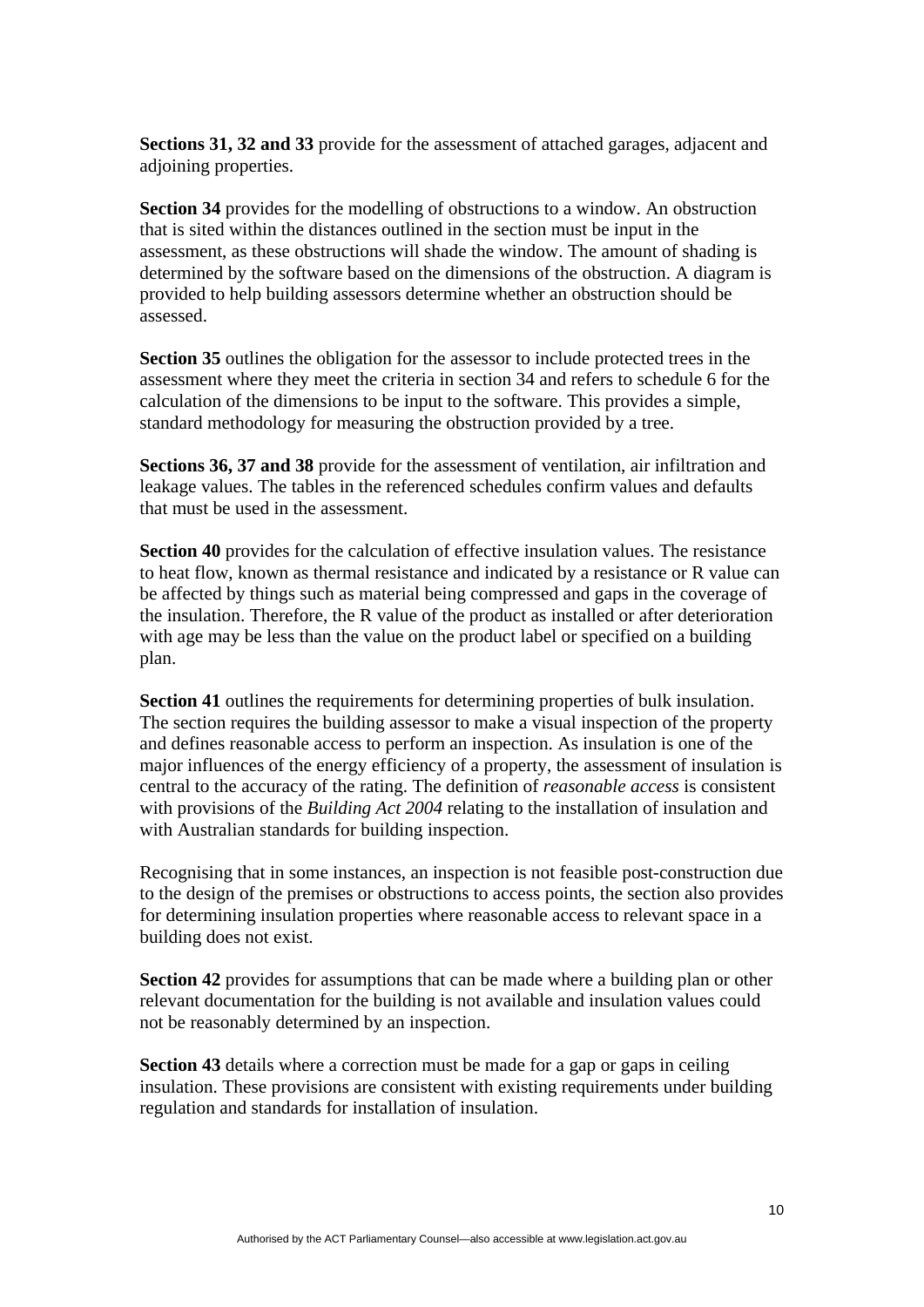**Section 45** prohibits the inclusion of a value for slab edge insulation in the assessment. While some properties may have slab edge insulation installed, at present there is no reliable method for calculating its effect on the thermal performance of the building. When a method is developed a value may be assigned for an assessment of an existing building.

**Section 52** requires an assessment to be undertaken in accordance with the user instructions of the approved software used for the assessment where an instruction for assessing an element is not provided in the code. The software instructions, including help files and manuals, provide detailed information about the assessment of elements and the operation of the software. Adherence to the user instructions means a greater degree of consistency in assessments and that the software is being used as intended and within its parameters.

**Section 53** requires that the energy efficiency rating statement, which is a report directly generated by the software using the inputs provided by the building assessor, includes only the information generated by the software. This does not prevent the assessor marking the document in accordance with section 54 or providing a document to the construction occupations registrar with an electronic mark.

**Section 54** provides that documents must be marked by the building assessor that has prepared the energy efficiency rating statement. The mark will identify the date of issue for the EER statement and the building assessor's details.

This section also requires a building assessor to provide relevant documents to the person who commissioned the energy efficiency rating.

#### *Part 5*

Part 5 provides for the submission of documents to the construction occupations registrar. Documents must be provided in 10 working days from the date of the assessment. Officers authorised under the Act may audit the documents and perform a compliance check on the EER or the EER statement. A building assessor is not required to submit any document he or she obtained from the building file kept by the construction occupations registrar unless additional or amended information has been included on the document.

#### **Schedules**

The schedules provide approved forms, technical data collection, assessment and calculation methods for preparing an EER. The schedules should be read in conjunction with the relevant section of the code.

**Schedule 1** provides an approved form for a statutory declaration made under section 15 for a nominal energy rating for a completed new building that was approved using a compliance method that does not include and energy efficiency rating.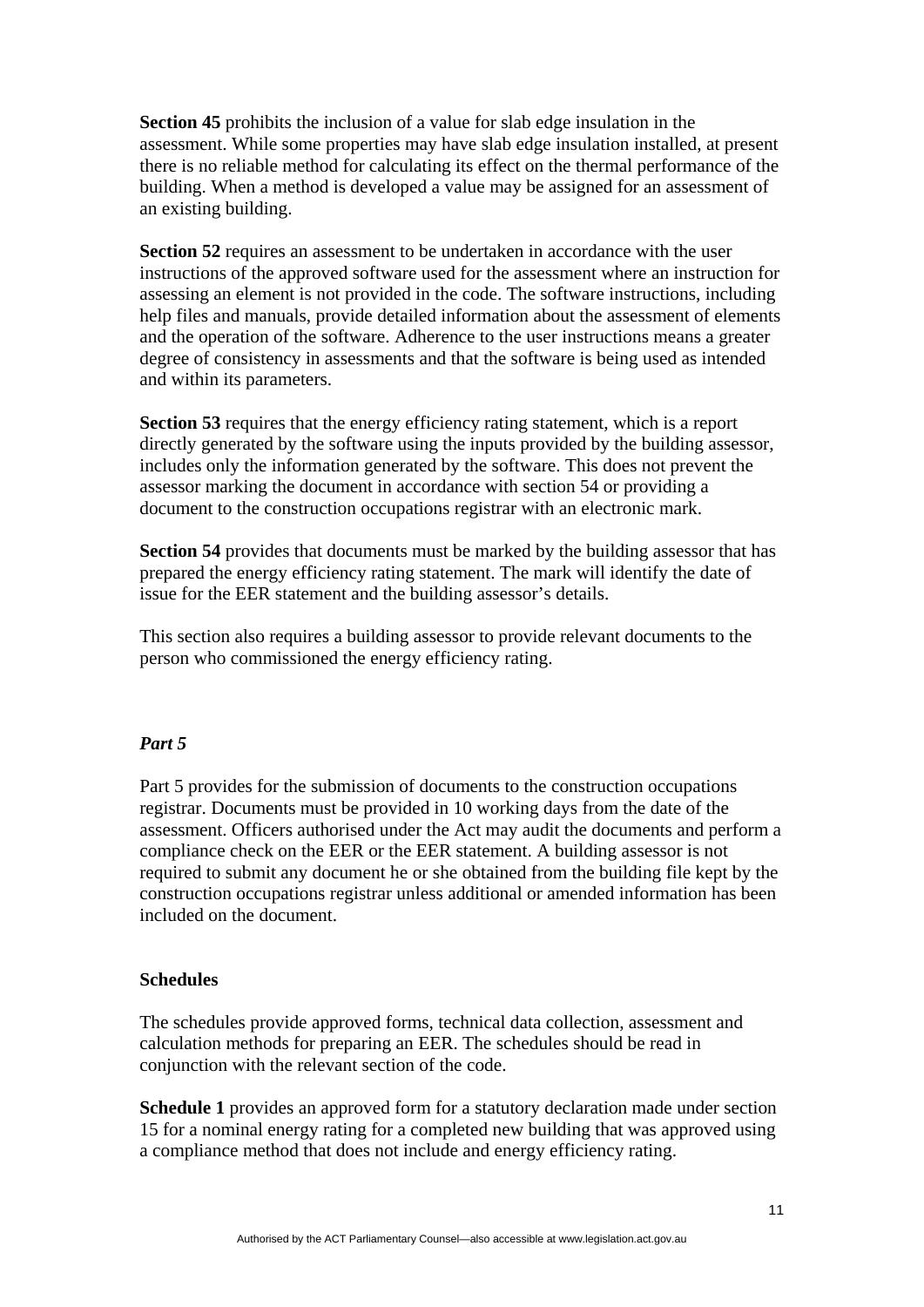**Schedule 2** provides an approved form for a statutory declaration made under section 16 for a nominal energy rating for an incomplete or proposed building that was approved, or will be approved, using a compliance method that does not include an energy efficiency rating.

**Schedule 3** provides the points and associated rating bands for software approved for use for the assessment of existing premises for sale and lease disclosure.

**Schedule 4** provides the adjusted heating and cooling loads and rating bands for software approved for use under the building code.

**Schedule 5** outlines different zones in the building and whether they must be assessed as conditioned or unconditioned.

**Schedule 6** provides a calculation for tree dimensions. This calculation is to be used over any method in the user instructions.

**Schedule 7** describes subfloor ventilation types.

**Schedule 8** describes roof ventilation types.

**Schedule 9** provides for air infiltration and air leakage input values. It outlines the default values to be used if a higher performance cannot be verified by a visual inspection and describes requirements for 'downlight' covers to meet electrical safety standards. The safety of the building is not secondary to its efficiency.

**Schedule 10** describes a more detailed method for calculating and measuring resistance values for insulation. The schedule gives guidance to building assessors as to the type of information and evidence of compliance for 'downlight' covers that must be obtained to allow the cover to be recognised in the assessment. This is critical so that potentially unsafe practices are not rewarded in the energy efficiency rating. Clearances assumed for recessed luminaries are consistent with electrical safety standards.

The section also provides a table and method for calculating the reduction in R value to be used where there are gaps in insulation. The calculation is based on the building code tables for additional insulation required for gaps up to 5 per cent of the ceiling area.

**Schedule 11** allows for values for insulation to be determined if section 42 applies. The building code provides two compliance methods for residential buildings, one which uses an energy efficiency rating, the other requiring each element of the building to meet certain minimum standards. Due to the mandatory requirement to provide an energy efficiency rating under the Civil Law Act, the majority of buildings in the ACT were approved under the EER pathway.

It is incorrect to assume that each element of a building that has a compliant EER would meet the same requirements as for the other compliance method. Therefore, the values in the table have been developed using the prevalent construction practice at the time.